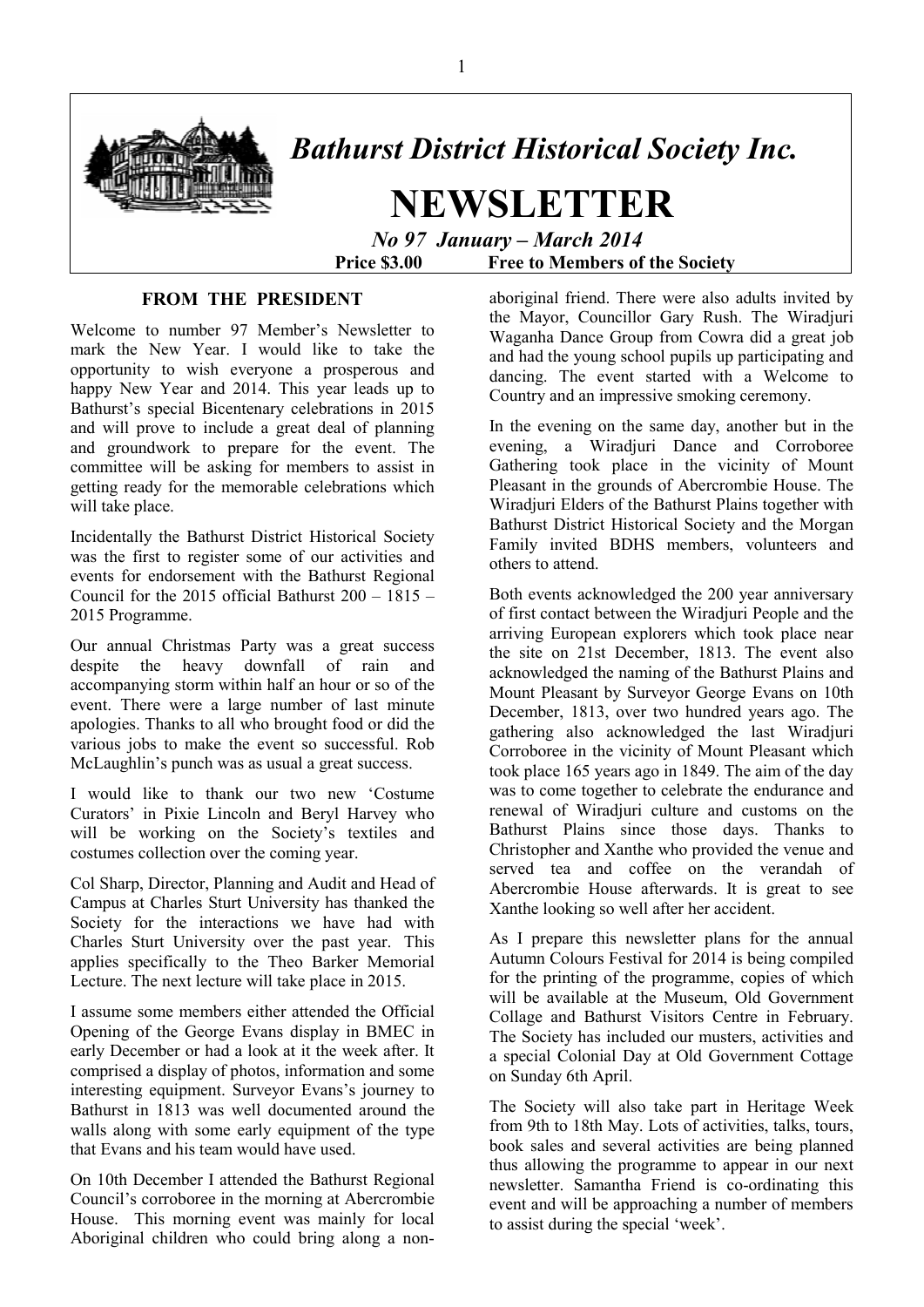Work on the Georgian-Victorian garden at Old Government Cottage continues with many plants already getting established. I can't keep track of all the volunteers and who does what but I know that Graeme Smith installed the posts and wire for the fruit trees. All this most excellent work has involved considerable personal time by many in the Bathurst Garden Club.



Finally I have been able to pick enough apricots from the apricot trees at Old Government Cottage to have Samantha make a batch of apricot jam. The oldest apricot tree near the front door (in the centre of the photo above from the 1960s) was purported to have been planted there by Alan Cunningham, the Government Botanist when he visited the convict settlement at Bathurst. As we are still unable to exactly date the cottage, but likely late 1820s or possibly a bit later, it could have been planted in the orchard near the Government Gardens across the road. Maybe Miss Falloon transplanted an apricot tree from her old location at Government House up the road… if only walls could talk. Anyhow this tree is very old. A number of years back a cutting from the original tree was planted about 25 feet from the original and can be found in the 'picking garden'.

All is set for our first activity for 2014 with the Society's Twilight Picnic on Sunday to be held at "Delaware" 320 Russell Street from 5pm. Our hosts are Stuart and Josephine Driver who will provide a guided tour and relate the interesting history of this historic home. Some rooms will be open for inspection and members can take in the breathtaking views from the second storey verandah. Bring your picnic tea, drinks, chairs and family and special friends.

A reminder to our volunteers who sit on the front desk; we need people at present to sit of a weekend – i.e. Saturday and Sunday. Weekdays are quite good, though we can always use more people but weekends seem to be short and I am very reluctant to have the doors closed when we advertise we are open during certain times. If you know of anyone we can train we would appreciate their contact details.

We are still getting messages and notes congratulating the Society on the huge success of the Ben Hall Raid Weekend Festival.

> **Alan McRae, President**  oooooooooooooOOOOOOOOOOOOoooooooooooooo

### **BEN HALL RAID WEEKEND FESTIVAL**



Well, it's finally all over! After more than twelve months in the planning, The Ben Hall Raid Weekend Festival was a huge success. The Organising Committee – Alan McRae, Alan Cochrane, Rob Crossie, Paul Hennessy and Samantha Friend, together with various sub-committees and helpers, put a mammoth amount of work into the

weekend and were rewarded with a fabulous event. Of course, events like this one do not just 'happen' – it takes a lot of effort and teamwork to pull off something as successful as we did and there are many, many volunteers, spouses of volunteers, helpers, contributors, exhibitors, re-enactors, members of the Society and of the community who have all been part of the team. The BDHS Committee and the Ben Hall Weekend Organising Committee are very pleased and proud to be associated with such a team and thank each and every one of you very, very much for all your hard work.



There are too many to name individually, but there are a couple of people we would like to thank – Ernie Holland who was on Front Desk duty on Friday and coped with just about every stupid question you could imagine, and then was back here again at 6 am on Saturday to organize the exhibitors – a sterling effort! Jeff McSpedden and Chris Stewart put together some fantastic tours around town, out to Macquarie and as far afield as Eugowra. The trips and tours were very popular and pretty well booked out. Alan Cochrane's walking tours of the Ben Hall Raid sites just in the CBD were also fully booked. He reports that by the last one his hips had frozen and he was afraid he was stuck outside the Crazy Clarks till someone came along with an oil can! Luckily he managed to creak on back to the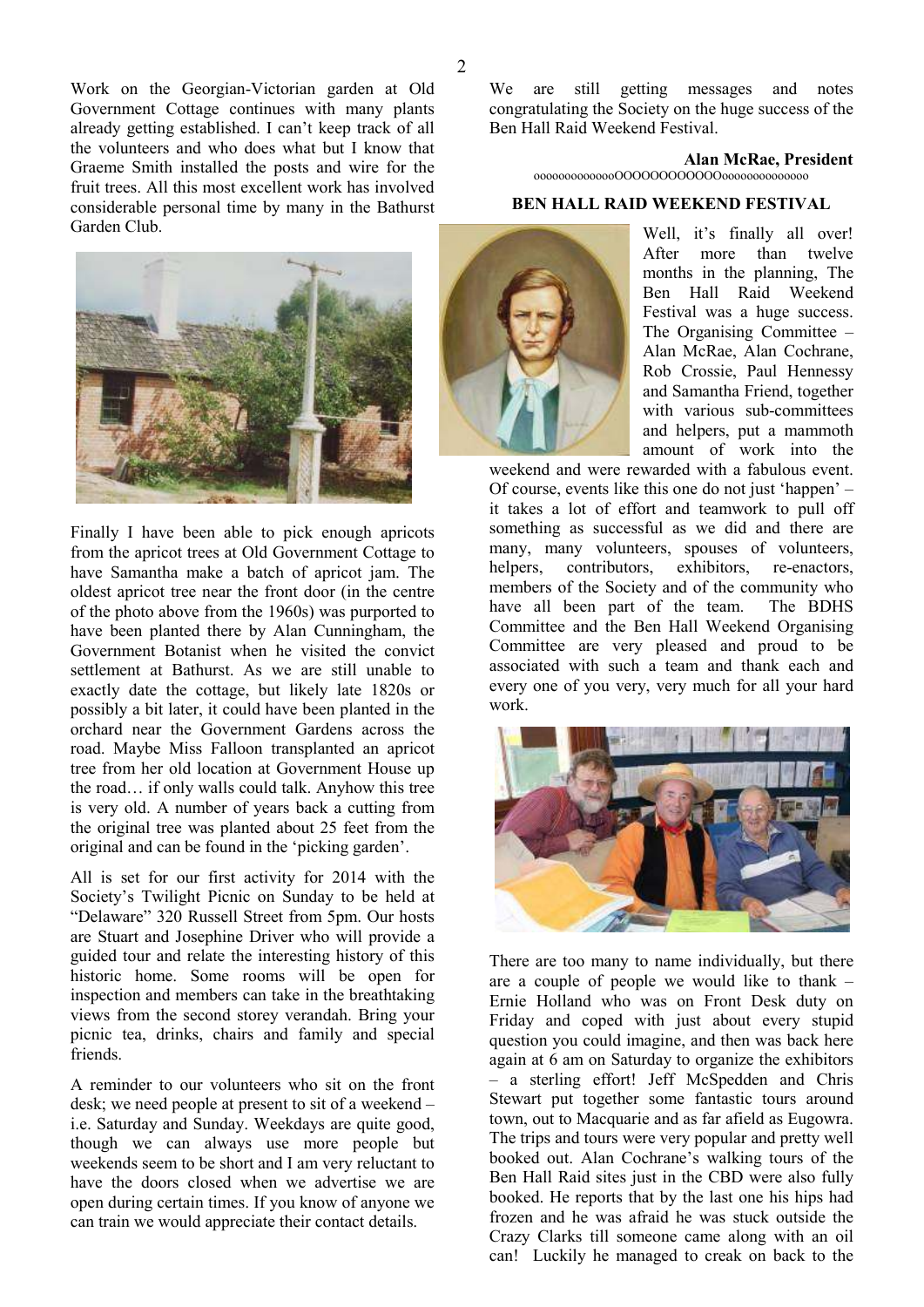Museum and a chair! Tim Sargeant's talk on Mr. Pedrotta was well received near the ANZ Bank though Tim was having knee problems but he took his own chair.

Carol Churches once again swung into action when things got hectic and managed to keep her cool while those around her (Samantha particularly!) were losing theirs! Carol's calm kept everyone on track and even after a very busy Friday lending a hand in the Museum and an even busier Saturday running the very popular Court House tours, popped in again on Sunday to see if she could assist. Those of us who are married to husbands or wives who are happy to be involved in Society events are very lucky people and to all those spouses who were part of the weekend, and in particular Sandy Bathgate, our very heartfelt thanks and gratitude goes out to you.



The Ben Hall Raid Weekend Festival commenced with a "Chasing Ben Hall" bus tour which took in such places as visiting Grenfell, Forbes Museum,



Ben Hall's grave, Escort Rock, Eugowra Museum, Ben Hall's cave and Canowindra Museum. A great day was had by all, especially with Valda's cooking.

The Friday of the weekend was pretty busy with people from all over the country arriving in town and coming

into the Museum to book tours, collect tickets and generally find out about what was on. Alan McRae's booking system worked well with little or no confusion and the Bookings Folder was kept in high rotation as people selected trips and tours to go on. The Museum shop was also a popular destination and many local history books were sold over the weekend.

After a very long day, about 85 invited guests gathered on the ground floor of the Museum for the Mayoral Reception to officially open the Penzig Room upstairs. Bathurst Mayor, Cr Gary Rush paid tribute to ex-Mayor Cr Monica Morse who had been the Council driving force behind the Penzig Room and the Mayoral Reception. Everyone in the crowd agreed and a very warm round of applause thanked Monica for her support and efforts. We were very honoured to have Megan Penzig with us and she spoke about her life with Edgar and their collecting, performing and travelling together.



#### **Robert Crossie and Alan Cochrane working with the Penzig Collection**

For those who may not know, Edgar Penzig was a very keen collector of bushranger memorabilia, published more than 20 books on colonial and bushranging history, performed in many television and stage roles, was influential in establishing several re-enactment societies, and he and Megan ran a museum in Katoomba for some years. When the Penzigs left the district, Edgar donated a mass of



![](_page_2_Picture_14.jpeg)

material to the Bathurst Regional Council who, in turn, made the Historical Society the custodians of it. The Penzig Room houses just a small part of the collection, the bulk of which is awaiting cataloguing.

Saturday morning bought another very busy day and the Museum was not ever empty! We had three 'stations' – the Front Desk dealing with tour bookings and book sales, a small side table to take Museum entry money (over 350 people went through the Museum over the three day weekend!) and a card table to deal with raffle tickets and tour enquiries etc. The system worked well and there were few hiccoughs but a lot of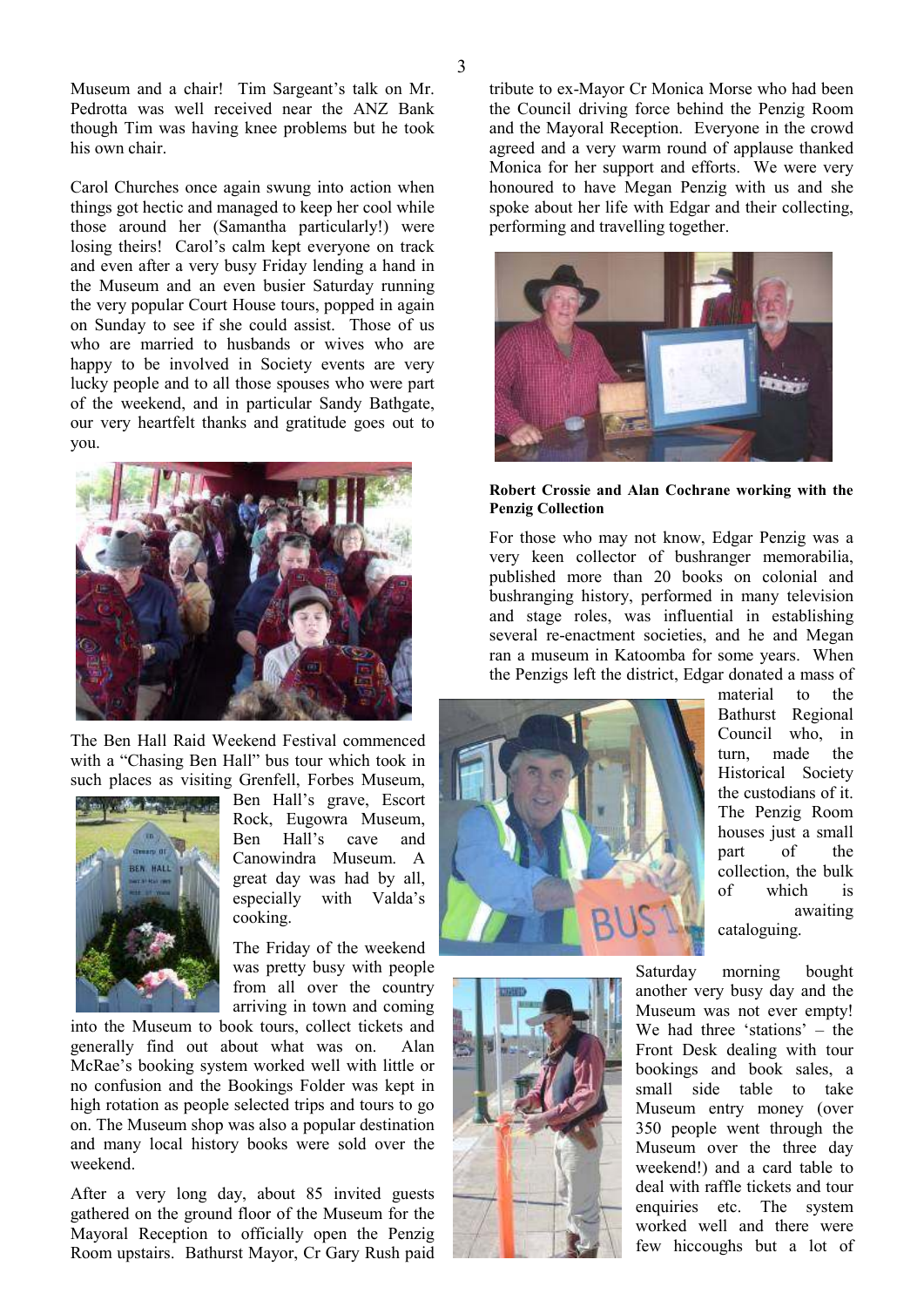noise! The tour buses arrived and left regularly, transporting people out to the cemetery to look at graves, out to Macquarie to look at the historic homestead, and round the sites of the gang's raid on Bathurst, each with a running commentary. Most people were very pleased with the tours – the raid sites ones being the most popular.

were a Cobb and Co coach and memorabilia, wagonette and other horsedrawn vehicles. Many on the day decided that if they had penny farthings today they wouldn't be riding them. An original example on display created a good deal of interest. There were some 300 feet of displays all round the

verandahs of the Court House, Museum and

![](_page_3_Picture_3.jpeg)

Russell Street was closed to traffic all day and it was full of people from dawn till dusk. The Lithgow Living History Group had set up in the corner of the Court House courtyard and periodically let off a volley of black powder gun shots, startling the crowd every time! They also provided the guard for the official opening.

![](_page_3_Picture_5.jpeg)

**Members of the Lachlan Living History group - Richard Evans, Ian McLeod, Ian Rufus, Chris Johnson, Matt Allan, - Front row - Tony Ang, Dave Stenson, Vicki Hartley.** 

![](_page_3_Picture_7.jpeg)

Sing Australia Bathurst sang a selection of bushranger oriented songs throughout the day. There

Conservatorium with a myriad of wonderful things to look at.

![](_page_3_Picture_10.jpeg)

Collectors travelled from throughout the State and ACT to put their bushranging, colonial, rural and other displays on exhibition for a very appreciative public to look at.

**Mark Thurtell with his very impressive Ben Hall display much of which was on display in Bathurst for the first time.** 

![](_page_3_Picture_13.jpeg)

![](_page_3_Picture_14.jpeg)

**Colin Moss from the Lachlan Living History group.**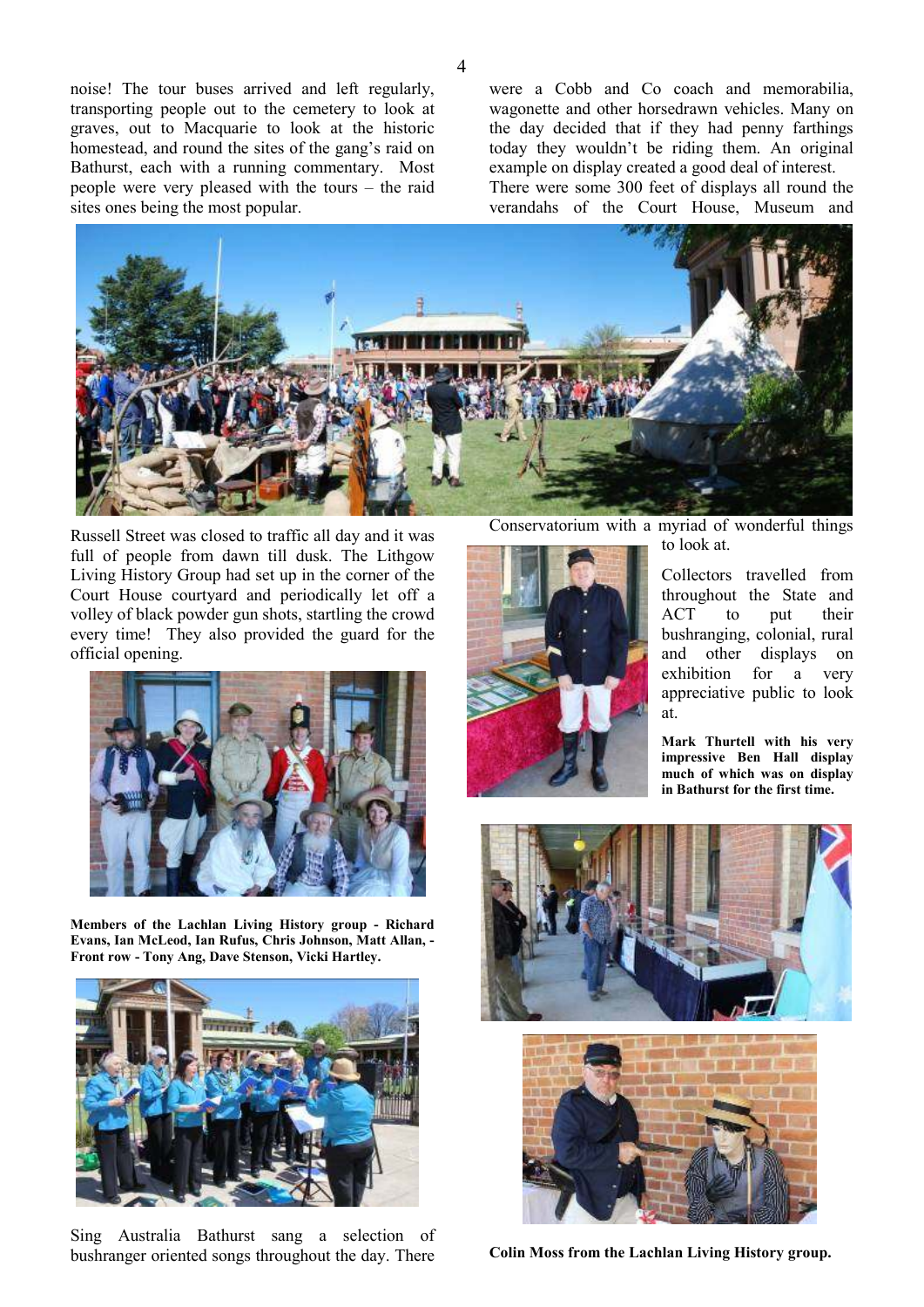![](_page_4_Picture_0.jpeg)

**Joan Boyle looked the part in her Victorian costume and parasol with Bob O'Keefe and his display.** 

![](_page_4_Picture_2.jpeg)

**Ron Pearce displayed his goldfields and other colonial memorabilia.** 

![](_page_4_Picture_4.jpeg)

**John Lehoczky with Society members Rick and Beryl Rutherford.** 

Freemantle Bush Fire Brigade handled the sausage sizzle with snags provided by Farm Gate Meats, and the soft serve ice cream and coffee van had a queue most of the day.

A restored World War Two merry-go-round entertained the younger children.

![](_page_4_Picture_8.jpeg)

#### **Left – Carlo Jensen dressed as an early marine in NSW.**

We were very pleased to have two N.S.W. Mounted Police for the weekend and the girls and their horses were always surrounded by a crowd of adoring fans patting the very wellbehaved and very tall horses! At one stage, though, one of the police horses started to fidget and toss his head round – Jen,

his rider, explained that police horses are trained to only wee on the grass when on duty and as he was standing on the road, was busting! She took him onto the grass where he became much happier!

![](_page_4_Picture_12.jpeg)

Paul Toole, local member for Bathurst and Cr. Gary Rush opened the proceedings and raised the flag before an honour guard of troopers and bushrangers in period costume, and the Lithgow Living History Group gave a very noisy salute!

![](_page_4_Picture_14.jpeg)

But the highlight of the day was the re-enactment down William Street. The crowd started to gravitate and gather between Russell and Howick Streets at about 2pm before the local police stopped traffic. In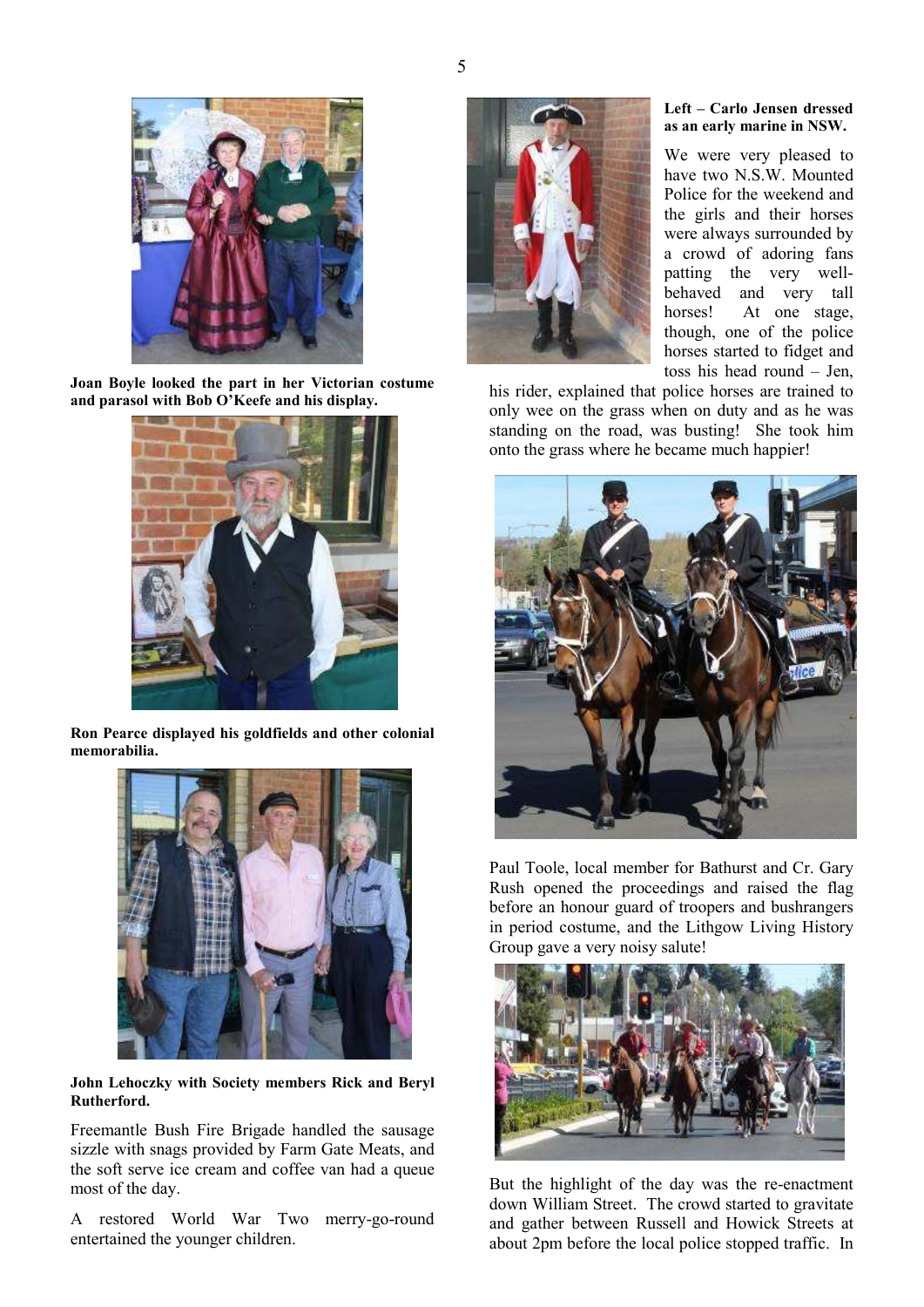a palpable air of excitement from the crowd, Rob Crossie and his band of bushrangers were miked up and much photographed in front of the Museum before taking their lively horses down William Street to re-enact Ben Hall's Raid on Bathurst, complete with a running commentary at various points in the street, Miss McMinn screaming (thanks Georgia!), and Johnny Gilbert's dropped oranges. Approximately 5,000 people were in the street to watch the event – in some places  $8$  to 10 deep, including Prime Television and the Bathurst Advocate photographer. The Mounted Police were also part of the show in Colonial police uniforms and everyone agreed that it was a splendid affair! Both the bushrangers and the Mounted Police horses came back to Kings Parade and once again were surrounded by mobs of adoring fans all wanting a photo! (below.)

![](_page_5_Picture_2.jpeg)

Both committees would like to thank the local Police for their assistance in the re-enactment, and Prime, WIN, Stereo 2BS and the Western Advocate for their extensive media coverage.

![](_page_5_Picture_4.jpeg)

It was a bit of a scramble to get down to the Beau Brown Pavilion after the Museum closed in time to welcome 300 guests for the gala Ben Hall Dinner. Samantha had to finish dressing in the office at the Showground and was greeting people while putting on her lipstick!

Lots of people dressed up – Kerry McRae looked lovely in a new colonial style frock, as did Marlena Welch and Christine Hurford, just to name a few.

The bushrangers all stayed in costume as did the troopers, but the mounted police girls came in civvies and in their ute, rather than on their horses! The Top Table of invited guests and Bathurst Regional Council guests (including the Mayor and General Manager of Forbes Council) enjoyed wines donated by Tony Marsh of Winooka Park Wines at Gemala, Peter and Robin McGrath of McGrath Wines at Brewongle, and a specially brewed dark beer from Mick Hoban at Fish River Valley Brewing. The food was provided by Food for Functions and was a good selection of carvery meats and very tasty salads. We had a bracket of songs from Dave Tonkin who had been a member of popular group the Nodding Thistles, a very lively auction run by Martin King of King's Antiques at Crago Mill, and four lucky raffle prize winners including Cr Monica Morse and Chris Stewart were awarded, before a very entertaining and interesting address from bushranging historian Peter Smith.

Prizes for best dressed woman – the 'Biddy Hall Award' went to Marlena Welch (and very well deserved it was too – she looked great!), best dressed man 'The Johnny Gilbert Award' which went to a very stylish young man called Adrian Billiau (who had also looked very smart during the day), and the most authentic looking bushranger 'The John Fagan Hole in the Hat Award' went to Rob Crossie!

![](_page_5_Picture_10.jpeg)

There were also book awards and the four nominees were 'The Dare – Ben Hall's Raid on Bathurst in 1863' (second edition) by Alan Cochrane, 'Ten Dead Men – A Speculative History of the Ribbon Gang' by Henry Bialowas, 'Locksley – the First 200 Years' by Sandy Bathgate and 'Ben Hall, Stories from the Hard Road' by Peter

Bradley. The prize of four bottles of Fish River Valley Brewing Dirty Swamp beer was won by Alan Cochrane. Marlena Welch decorated the Beau Brown pavilion to suit the fitting occasion. Finally, it was time to go home to a very welcome bed - it was a very long day, but a very enjoyable one!

There were a couple of sore heads on Sunday morning so it was lucky it was a bit quieter! There were still a surprising number of people who stayed overnight in Bathurst to continue attending more activities and tours.

![](_page_5_Picture_14.jpeg)

There were more volunteers on deck to open up Old Government Cottage had guided tours (above) and Devonshire teas.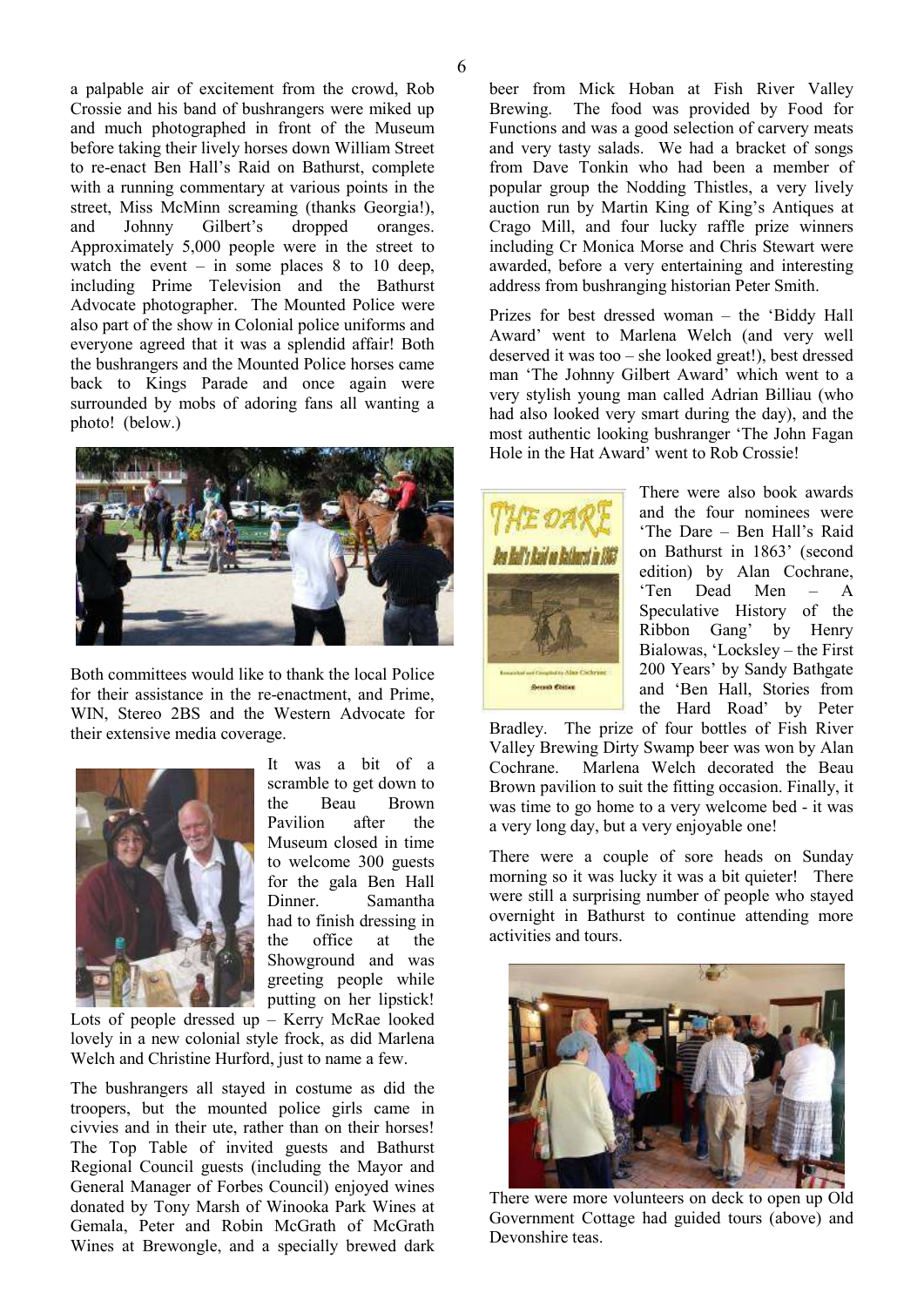![](_page_6_Picture_0.jpeg)

#### **Visitors to Old Government Cottage**

Walking tours and tours out to Macquarie, the Ben Hall Raid Tour and Cemetery Tour ran all day and were very popular again, but it was with a great sense of relief that the doors of the Museum were closed at 2 o'clock! All the hard work had paid off, everyone had gone home happy, the Ben Hall Raid had been remembered, and a fantastic time was had by all!

#### **Report by Samantha Friend**

![](_page_6_Picture_4.jpeg)

**Kevin Foden, FAIHA and Les Carlisle, FAIHA both put on display.** 

![](_page_6_Picture_6.jpeg)

**Sandy Bathgate lowering the flag after a successful weekend.** 

### **SOCIETY MONTHLY MUSTERS & ACTIVITIES**

Monthly Musters are held at the Museum with a 7.30pm start. Musters are free and open to the public. There is a tradition of having supper afterwards and people are requested to bring a plate of goodies for supper. For information please contact Chris Stewart, Monthly Muster Master on 0408084450

**2nd February (Sunday) - Twilight Picnic at historic "Delaware"** from 5pm. Hear the tales from the past as our hosts Stuart and Josephine Driver relate the story behind this stately home during the tour. Members bring your friends, picnic tea and rugs/chairs etc. There is a magnificent view to be had from this venue.

**20th February (Thursday) – Muster – Lin's Story** – hear Lin Boswell's story from Falkirk Farm at Oberon, her story, her early career and how she came to Falkirk Farm Oberon and her plans for the future. A must for garden lovers and people interested in family stories. (This is a precursor to a visit to "Falkirk" later this year.)

**20th March (Thursday) – Muster – Sandy Bathgate will talk about historic Locksley in the Fish River Valley.** The locality was described by Surveyor George Evans in 1813, on his way to discover Bathurst. Sandy then follows the history of some of the characters over the ensuing 200 years. True tales abound of discovery and hardship, horse stealing, fisticuffs, robbery, murder and worse, bushrangers, extortion, gold, copper, molybdenite, the railway, law suits, politicians, snake bites and other fatal accidents, plagues and diseases, alcohol abuse, wife beating, sunstroke, floods, droughts and fires. Oh, the drama of it all. Sandy's book will be available for purchase and signing.

**6th April (Sunday) - Old Government Cottage Colonial Day** - the Society will be holding a special event as part of the Autumn Colours Festival at OGC at 16 Stanley Street. Join us for Devonshire tea and a look into Bathurst's Colonial past. There will be tours and extra displays of Colonial ladies and gentlemen's memorabilia. There will also be extra activities which will be confirmed later. The cottage will be open from 11am to 4pm on this day. The Tour and Devonshire tea cost is \$14. Bookings preferred to the Society (call or phone 63308455) to get an idea of numbers.

**17th April (Thursday) – Muster – "A Day in the Life of 1870s Bathurst, as told by Rex."** Chris Stewart, a local historian and family history buff will tell the somewhat whimsical story. Chris has reimagined a day in the life of Bathurst in the 1870s from a series of historical photos, using some factual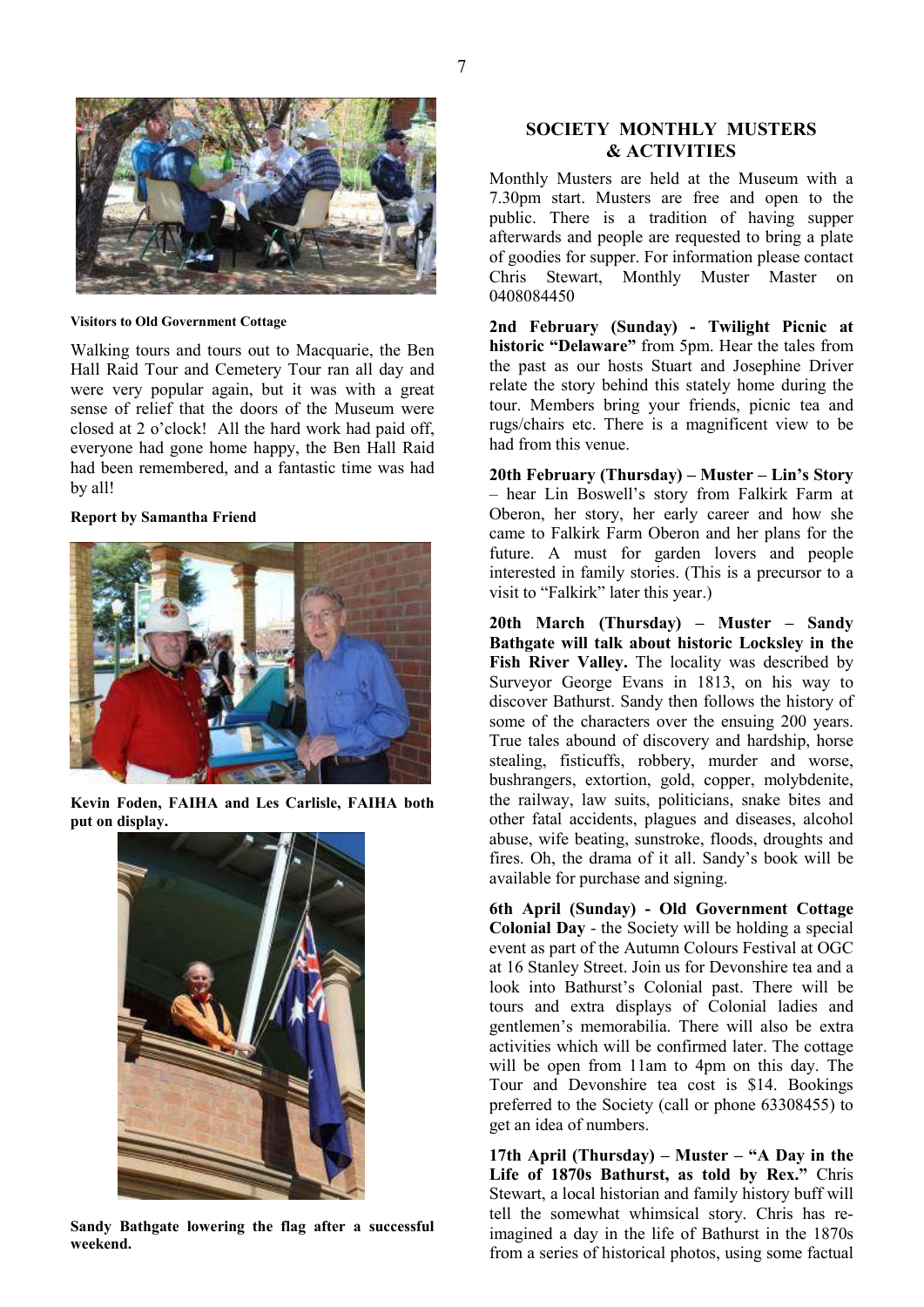and some imagined stories and people in Bathurst's history. A must for lovers of historical fiction.

**15th May (Thursday) – Muster – The Crago Mill – A Bathurst Landmark –** Bernard Vance, a local entrepreneur has undertaken the mammoth task of restoring Bathurst landmark, Crago Mill. Bernard will tell the fascinating story of the flour mill in lower Piper Street, its history and characters, and the ongoing restoration of the mill. The Crago family were very involved with the Bathurst community in the late 1800s and 1900s. Mr. F. Crago was Mayor in 1891 and the family often sponsored and donated prizes for sporting events and children's activities. oooooooooooooOOOOOOOOOOOOoooooooooooooo

# **HISTORIC FIRE BELL TO BE CLASSIFIED**

The Society recently received a letter from the Heritage Council of N.S.W. indicating that they intend to list the No. 470 Fire Bell on the State Heritage Register. For a number of years the bell was hanging in the garden at Old Government Cottage.

![](_page_7_Picture_4.jpeg)

The bell is presently installed in its original housing at the current Fire Station at Windradyne and the Heritage Council believe "… it is an historically important, rare and representative example of early attempts to centralise the fire alarm system prior to the development of telecommunications and prior to statutory fire control in New South Wales."

Gary Boyce, an historian from the Museum of Fire at Penrith, has done a lot of research about the bell and has provided a copy of this research to the Society. The provenance of the bell is very interesting – it was manufactured in 1855 in Glasgow by a bellfounder (a man who makes cast iron bells) John C. Wilson. Mr. Wilson's company "Gorbals Brass and Bell Foundry" supplied numerous bells to the colonies including Sydney and Melbourne.

The 'Turret Bell' weighed 350lb, 12 oz or 159kg and was cast on 20th January, 1855. It came to Australia and was erected at a fire station in George Street in Sydney in 1860. In 1887 the bell was still in use at the fire station in Bathurst Street in Sydney, having been moved there in 1864. It was later sold to the Bathurst Fire Brigade Board which was in the process of forming a volunteer fire brigade in the town. It was first used here in Bathurst on 17th August, 1887. The bell remained at the William Street location until 1963 when it was removed and the old historic fire station demolished. The fire brigade moved into new premises in George Street. More recently a new Fire Station was constructed at Windradyne where the newly restored bell and original tower were officially opened by Commissioner Greg Mullins in 2010.

The Society is very pleased that the bell has been recognised by the Heritage Council as being important and worth listing on the Register in acknowledgement of its significance to the people of New South Wales. The Heritage Council also felt that the bell was important because it has been associated with one town for so long and it was still hanging in its original bell tower.

#### oooooooooooooooOOOOOOOOOOoooooooooooooo

![](_page_7_Picture_11.jpeg)

Curators have installed the framed compilation of Percy Gresser's Aboriginal stone tools on loan from the Bathurst District Historical Society and the Jackey Lewis breastplate into the Blue Mountains exhibit in the National Museum in Canberra in May last year.

If you are in Canberra in the next few months you will find it worthwhile to have a look.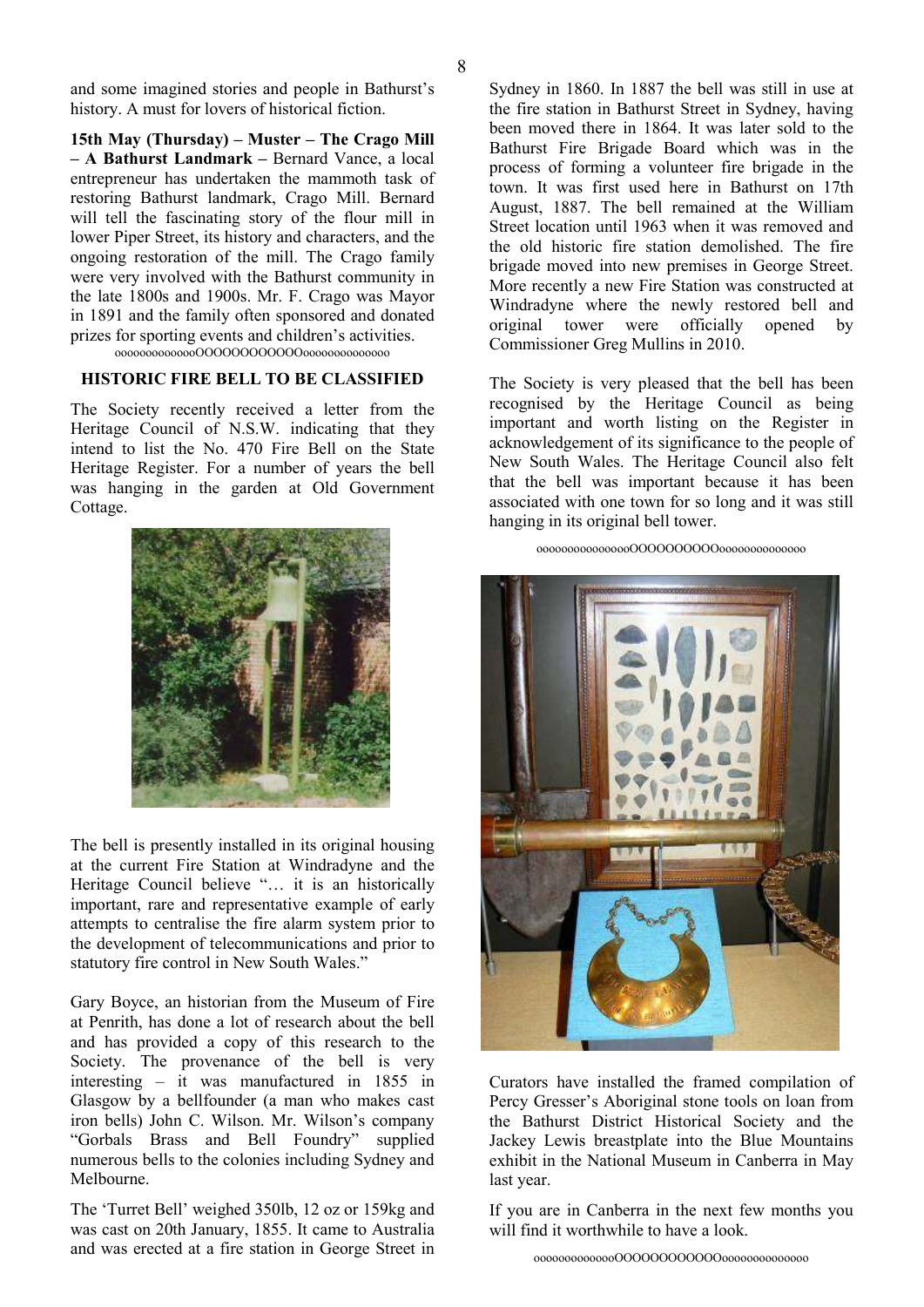### **MOCKLER BROS HOUSEWIFE'S GUIDE & RECIPE BOOK**

![](_page_8_Picture_2.jpeg)

Mocklers Bros, Meagher & Co, Webb's Emporium and Western Stores amongst others produced booklets from time to time with handy hints for the home. Some of the contents and advertisements you may find of interest to compare with today!

**Removing Stains -** When possible, remove all stains while they are fresh. If a stain has been overlooked and washed in, it is difficult to remove and should be bleached on the grass.

**Blood Stains:** wash in cold water until the stain turns brown, then rub with naphtha soap and soak in warm water. A paste of cold raw starch applied several times will remove stain from thick goods.

**Brass Stains:** rub either lard or olive oil on the stain, then wash with warm water and soap.

**Fruit and Coffee Stains:** stretch the stained part over a bowl and pour boiling water through it from a height until the stain disappears. If stain remains, hang material in sun to dry.

**Tea and Chocolate Stains:** soak in cold water and borax and then apply the boiling water as for coffee stains.

**Milk Stains**: wash them out while fresh in cold water.

**Glue Stains:** apply vinegar with a cloth.

**Grease Stains:** place a blotter or unglazed brown paper under the greasy stain mark.

**Grass Stains:** apply ammonia and water at once, or wash with naphtha soap and water.

**Ink Stains:** soak in sweet or sour milk, or wet stains in oxalic acid.

**Mildew Stains:** if the stain is not too old it may be removed by applying soft soap and powdered chalk, keeping it moist and laying it in the sun.

**Rust:** soak spot with lemon juice, then cover with salt. Let stand in the sun for several hours, or until stain disappears. Rinse thoroughly. Should he used on white material only.

**Old Tea and Coffee Stains:** wet spot with cold water cover with glycerine, let stand two or three hours. Then wash with cold water and hard soap. Repeat if necessary.

**Cleaning Old Carpets:** sprinkle with pieces of newspaper, wrung out of water. Sweep thoroughly, wipe over with a cloth wrung out of water to which a few spoonfuls of ammonia have been added.

**To Remove White Spots from Furniture:** dip a cloth in hot water nearly to the boiling point. Place over spot, remove quickly and rub over spot with dry cloth. Repeat if spot is not removed.

![](_page_8_Picture_19.jpeg)

### **CREAMED TOMATO SOUP.**

Cook the tomatoes together with the sugar, garlic cloves, salt, pepper to taste for about 11 minutes. Rub through sieve, return to the saucepan, add the butter and keep hot. Just before serving mix the flour to the consistency of cream with a little of the water, add the milk diluted with the remainder of the water and stir into the soup, heat sufficiently to thicken, but do not boil.

1 lbs. Tomatoes.

- 1 teaspoonful Sugar.
- 1 small Onion, chopped finely.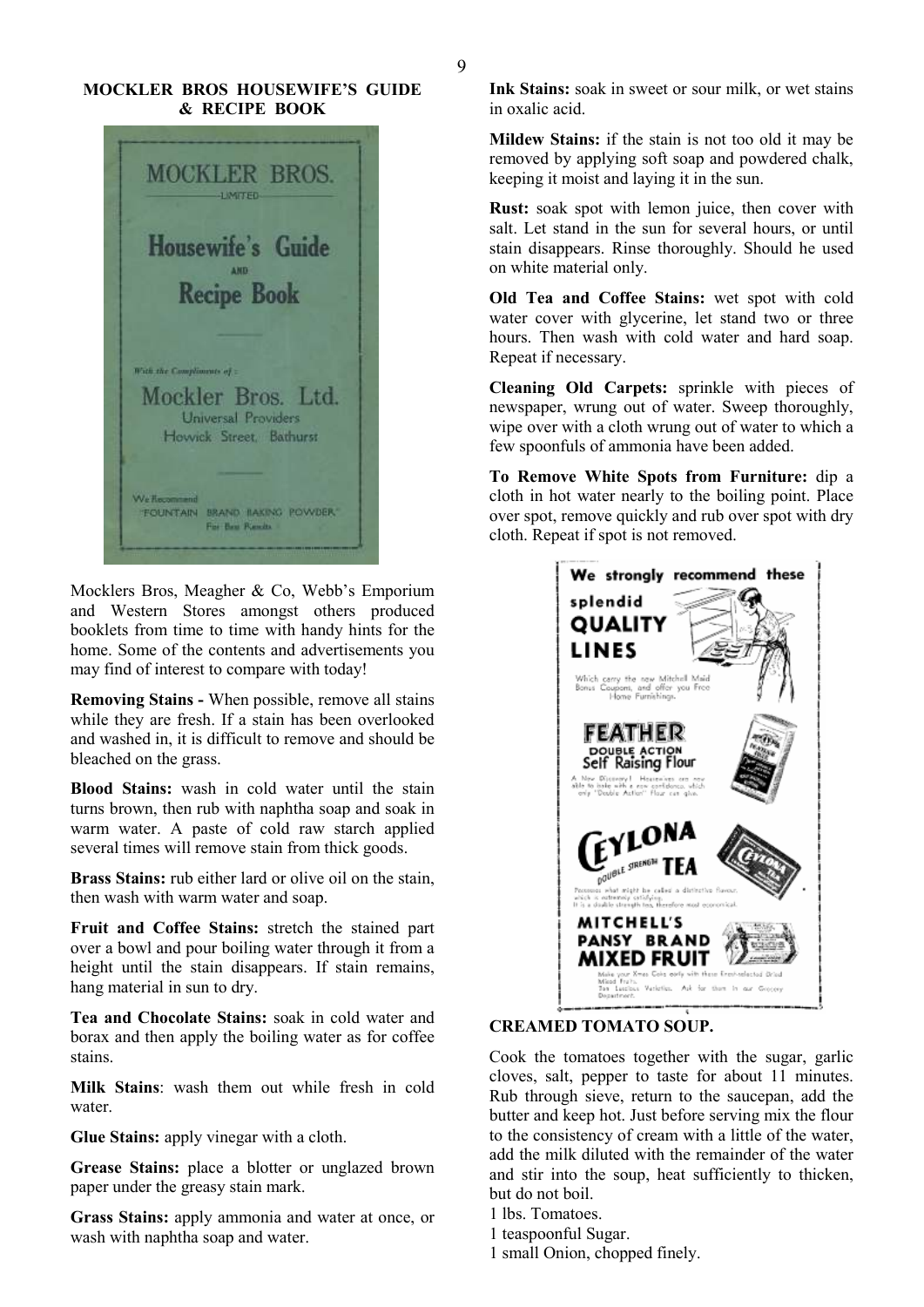1 dessertspoonful Butter. 1 dessertspoonful Flour. 2 or 3 Cloves. 1 small tin milk. Salt and Pepper to taste.

#### **COOKING POULTRY AND GAME**

ROAST GOOSE - Truss and stuff with sage and onion seasoning, cover with buttered paper, bake about 2 hours, basting well, serve with gravy and apple sauce.

ROAST TURKEY - Stuff with veal, force meat and a little sausage-meat and chopped bacon, bake from 2 to 2 hours, according to size.

ROAST CHICKEN - Truss and stuff with veal seasoning, put in baking dish with some good dripping, bake in moderate oven 45 to 50 minutes, basting frequently, serve with slices of grilled bacon.

ROAST DUCK - Truss and stuff with sage and onion seasoning, bake 1 to 2 hours. Basting well, serve with green peas and apple sauce.

BOILED TURKEY - Truss the turkey, rub over with a few slices of lemon, place into a saucepan with enough boiling water to half cover, add 1 onion, piece of celery, bring to the boil, boil until tender, serve with celery or oyster sauce and ham.

![](_page_9_Picture_7.jpeg)

SALMI OF DUCK - One duck, cloves, peppercorns, port wine, salt, lemon juice, green peas, good brown gravy. Roast the duck for 20 minutes, cut into pieces, put into gravy, add corns and cloves and stew for 20 minutes, add a little lemon juice and glass of port wine, simmer for 10 minutes longer, serve with green peas.

BOILED FOWL - Truss the fowl, if old bird soak in vinegar and water for 1 hour previous to boiling, put

into saucepan half full of boiling water, add I onion, small bunch herbs, simmer from 1 to  $1\frac{1}{2}$  hours, serve with parsley or celery sauce and pickled pork.

FRICASSEE OF FOWL - Remains of cold fowl, 1 onion, pint of stock, flour, l oz. butter, half lemon, 1 pint of milk, mace, salt. Cut the fowl into pieces and put into stock, add the onion and lemon, boil for 15 minutes, take out lemon, add the milk and mace, boil ten minutes longer, season with salt, blend a little flour and thicken, put in butter, stir until melted, serve sprinkled with chopped parsley.

oooooooooooooOOOOOOOOOOOOoooooooooooooo

### **PREPARATIONS START FOR 2015**

Preparations and work has already commenced for a number of Bathurst's special events to mark 2015. Organisers of an exciting exhibition called "Reflections - 200 Years of Women's Fashions."

![](_page_9_Picture_15.jpeg)

Pixie Lincoln, one of the Bathurst District Historical Society's Textiles and Costumes curators, with Judy Attard from the Bathurst Bead and Wirecraft Guild are organising the event for 2015, checking some of the costumes that may form part of the fashions to go on display.

The organisers are on the lookout for good condition items of ladies apparel from 1788, through the colonial period up to the 1950s, especially something different or unusual.

As there will need to be a finite number of outfits and items, all pieces offered will not necessarily be able to appear in the exhibition. Initially a photo of the object would be handy and can be left with contact details with the Museum volunteers on the front desk.

oooooooooooooOOOOOOOOOOOOoooooooooooooo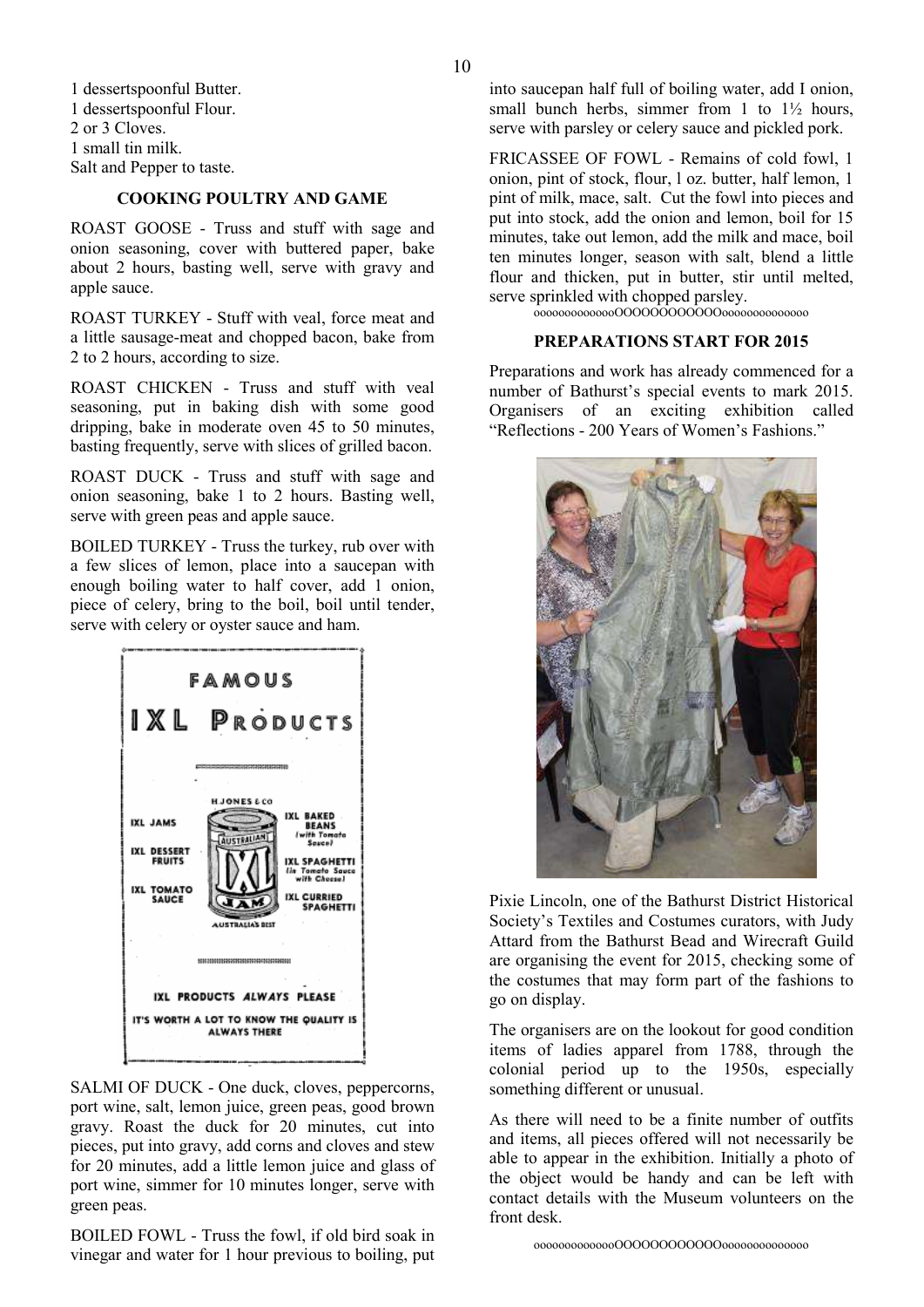![](_page_10_Picture_0.jpeg)

### **CHILDREN'S PARADE DREW MANY SPECTATORS**

The Bathurst City Council organised and promoted a number of Back to Bathurst promotions from the 1920s. The idea was to attract new residents as well as encourage former residents who were about to retire or had retired to return to Bathurst to live.

One such "Back to Bathurst" week" was held over eight days from Saturday 23rd February to Saturday 1st March, 1924. The photo above shows the parade of school children who were led by the Bathurst City Band, which had been formed some three years earlier, as the youngsters marched down William Street past the Bathurst Fire Station and Bathurst Town Hall and Council Chambers. This parade took place on Wednesday 27th February when all schools in Bathurst and those within a fifteen mile radius were given a full day holiday off school. The 'Children's Parade' had formed up at 11.30pm before marching down to the Showground.

Mockler Bros, "The Modern Shop" in Howick Street was just one of the sponsors and they donated £100 towards this event for school children. They also paid to have their own advertisement in the Programme and Official Lists of Engagements brochure, these being sold for sixpence during the week-long activities.

During the festivities Mockler's department store was illuminated with electric lights which were powered by a generator located in a shed at the rear of their premises. Small light bulbs had been put around the edge of the building, around windows,

along the awning and other features to illuminate the premises at night. This fact was pointed out in their advertisements and attracted large numbers of local and visiting sightseers at night.

I wouldn't expect that an occasion such as this could be organised these days because during the eight days there were two and a half days of extra public holidays and we have shopping centres nowadays. A "Back to Bathurst" Garden Competition was organised with some twenty seven homes around Bathurst competing in the three sections which were judged by Mr. A.A. Patterson. The winner was announced later in the week. Mr. J. Beddie, Mayor of Bathurst, was the President of the committee with Mr. F.S. Fraser and Mr. S. Beddie as Honorary Joint Treasurers. The Joint Secretaries were A.H. Dickins and F.H.W. Robinson, all of whom had been working on the project for almost two years.

A Committee of twenty nine men from a wide section of the community met regularly to organise the event. It comprised local businessmen, Bathurst Council staff, police, teachers, Government Departments and others. Mr. P.J. Moodie, local chemist, L.J. Mockler from Mockler Bros, W.H. Crago, local flour miller, Sam Lewins, bandmaster and Police Superintendent A. Branston were some on the large committee. Mrs. H.C. Suttor was the President of the Ladies' Committee which had fourteen local wives helping organise and assisting with various functions. Some included Mrs. J. Brook Moore and Mrs. H. Busby, local doctor's wives, Mrs W.H. Crago, wife of the flour miller and Mrs. J. Beddie, the wife of the Mayor.